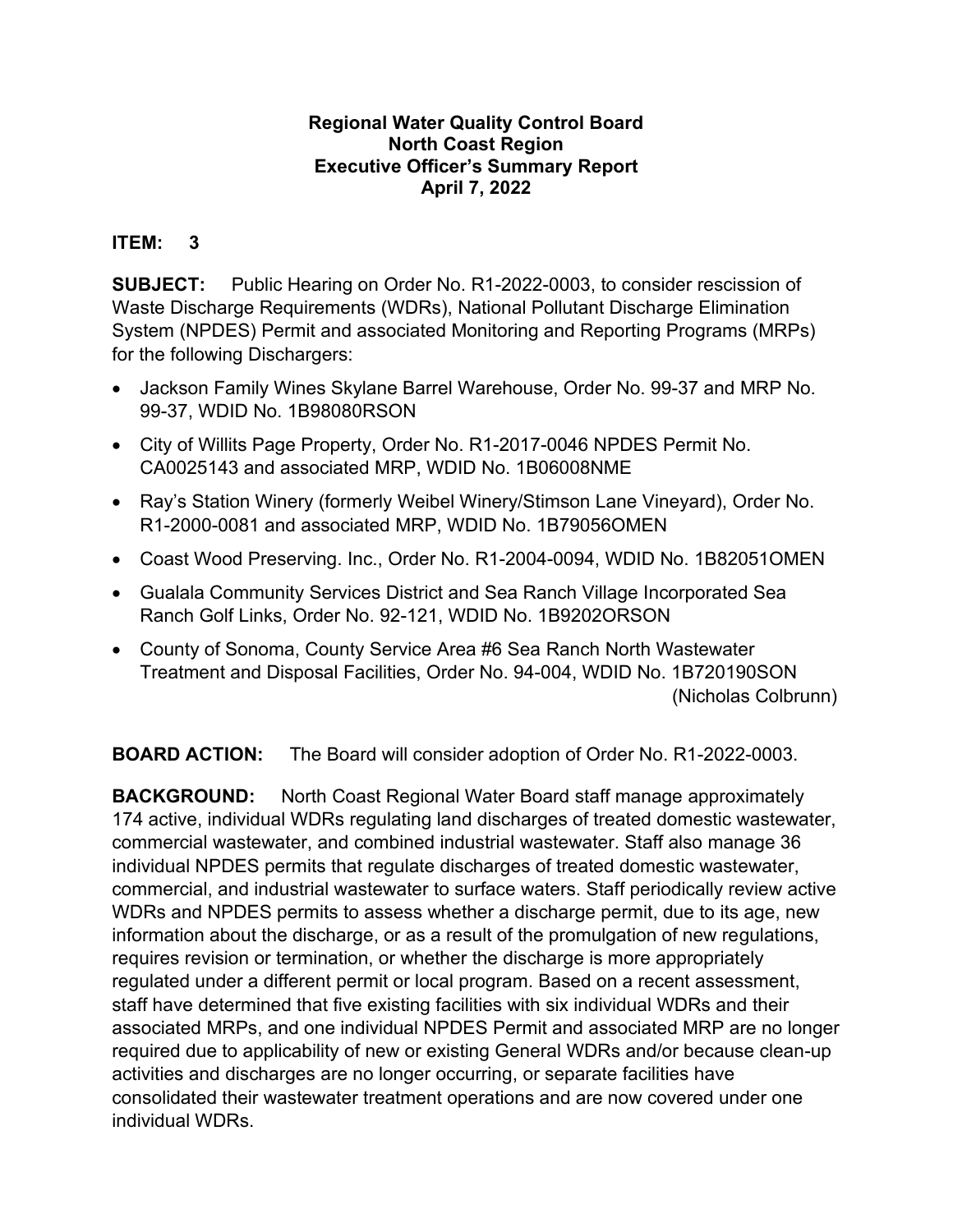**DISCUSSION:** The changes to the regulatory coverage for the six facilities included in this Order are summarized below:

- · **Jackson Family Wines Skylane Barrel Warehouse**, Santa Rosa, Sonoma County. This facility has been enrolled for coverage under Order No. R1-2016- 0002, the Wine Beverage & Food Processor (WBFP) General WDRs, for their process wastewater discharge. Therefore, the subject individual WDRs (Order No. 99-37 and MRP No. 99-37) are no longer needed for the protection of water quality.
- · **City of Willits Page Property**, Willits, Mendocino County. This facility was issued an individual permit, Order No. 2017-0046 (NPDES Permit No. 0025143), for discharge of treated groundwater which was contaminated with hexavalent chromium. The groundwater remediation is considered successful by staff and the groundwater extraction and treatment have ceased. During the term of the NPDES Permit, there were no discharges to surface waters (Darby Creek). The treated wastewater was discharged to a land application area on the Page Property.
- · **Ray's Station Winery (formerly Weibel Winery/Stimson Lane Vineyard)**, Hopland, Mendocino County. This facility was enrolled for coverage under Order No. R1-2016-0002, the WBFP General WDRs, for their winery process wastewater discharge. Therefore, the facility's individual WDRs (Order No. R1- 2000-0081) are no longer needed for the protection of water quality.
- · **Coast Wood Preserving, Inc**, Ukiah, Mendocino County. Coast Wood Preserving, Inc., a private company, operated a wood treatment facility that was listed as a state and federal Superfund site and was issued individual WDRs Order No. R1-2004-0094 in 2004 that regulated facility operations and the injection of remediation chemicals into the soil and groundwater. The facility shut down in 2019 and the remaining contaminated soil was excavated. The soil and groundwater remediation activities covered under the existing individual WDRs are no longer taking place. This facility is still under active cleanup and investigation. Future remedial actions will be covered by the appropriate WDRs as necessary.
- · **Gualala Community Services District (CSD) and Sea Ranch Village Incorporated Sea Ranch Golf Links**, Gualala, Mendocino County. Sea Ranch Golf Links is a privately owned golf course that receives tertiary recycled water from Gualala CSD for irrigation. WDRs Order No. 92-121 was adopted in 1992 that authorizes the reuse of the Gualala CSD tertiary water on the turf at Sea Ranch Golf Links. On May 4, 2020 Gualala CSD submitted a ROWD and a Title 22 engineering report to renew the WDRs and water recycling requirements. The ROWD and engineering report describe Gualala CSD as a master water recycler, therefore eliminating the need for separate WDRs for Sea Ranch Golf Links reuse of Gualala CSD tertiary water for irrigation.